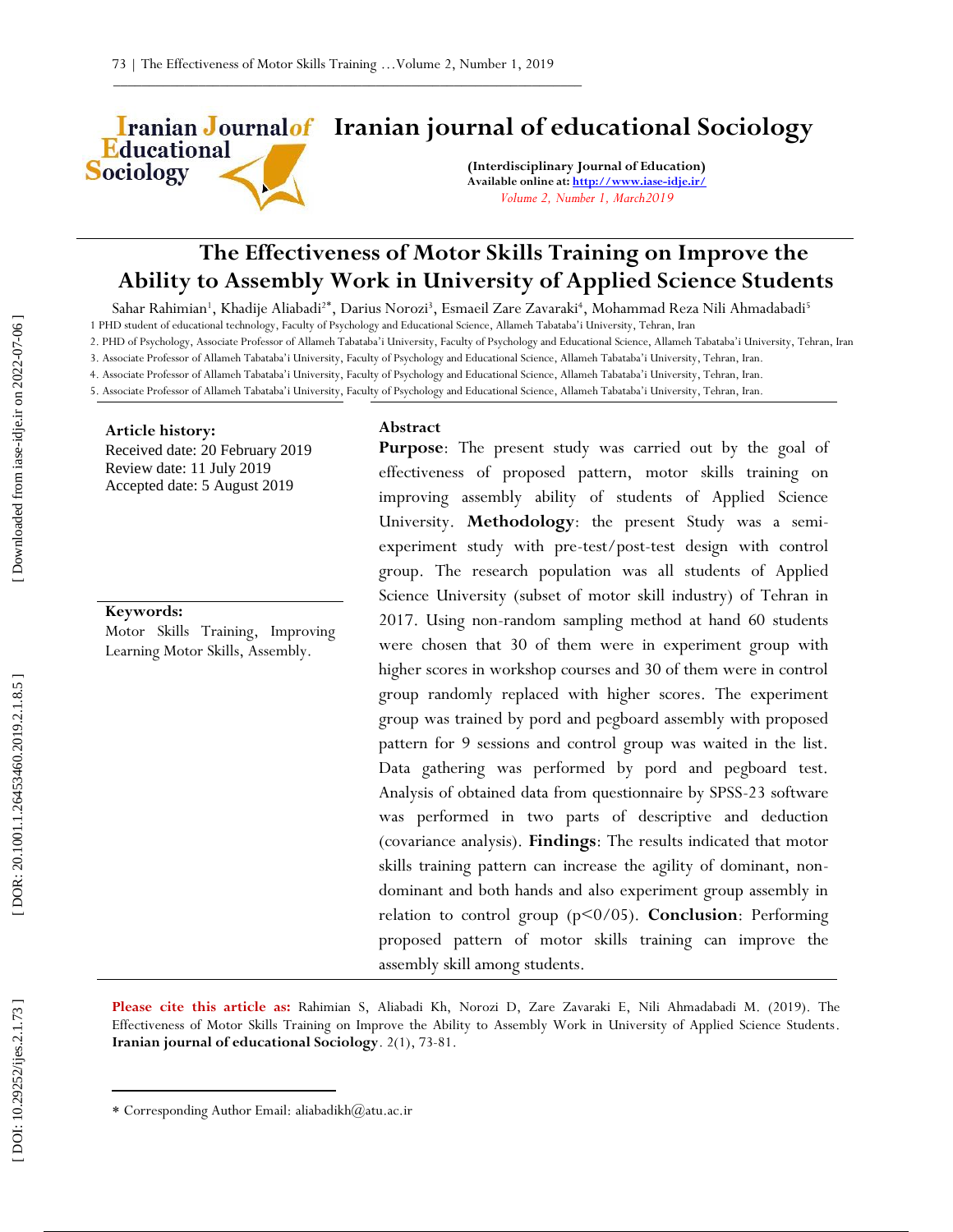# **1 . Introduction**

Skill training is one of the effective elements in realization of sustainable development. Skill training plans can play their role so well in training people when the operations of designing, implementation, assessment and modification are realistic, based on modern technology and science, persistent participation of its participants, compatible with needs, explicit and implicit problems of manufacturing departments and performed by professional experts, advanced trainings and technical trainers according to scientific findings (Khaledi, 2008).

Baqerifar and Salehi (2014) conducted a research called "skill learning challenges and raising entrepreneur workers in technical and professional high schools: phenomenological study". There are 10 challenges in skill learning and raising entrepreneur workers in technical and professional high schools: "out of date workshop equipment and textbooks", " insufficient financial resources", "out of date training methods for skill learners" , "non -employing gifted and talented student", "insufficient time for skill learning", "lack of required communication among learnt skills with workforce needs", "negative attitude of parents to technical and professional high schools", "difficulty in continuing education", insufficient support of media from skill learning" that each has serious problems in dynamic skill learning at technical and professional high schools and training entrepreneurship works. Navidadahm and Shafizadeh (2016) performed a research called "examination of the most important challenges and skill training strategies in Iran". The results have indicated three significant skill training challenges: lack of model for developing higher education, unclear level of skill training in higher education system of the country and lack of necessary skills among students of skill learning centers. As there are currently 1100 Applied Science Universities with 5000 masters, the quota of Applied Science University in higher education is considered effective and important. The aim of this university is training students that are provided related skills to their major in addition to theoretical skills (Saeedi, 2014).

Skill trainings for boosting third generation universities are considered one of the contemporary needs of community and world, therefore Applied Science University should organize education in its framework qualitatively as soon as possible as a university involved in skill training field. According to this, getting the most desirable skill training level can be one the most important aspects of this university. Detecting orientation to get desired goals requires strategic planning. Strategies should be formulated by analysis of internal environment of general university (strong points and weak points) and analysis of external environment of all country (opportunities and threats) along with missionary and long term goals (Eshqi Araqi and Qanipor, 2017).

Applied science trainings follow goals like raising awareness level and technical skill of practitioner villagers, increasing their production and income, creating suitable job opportunities and decreasing unemployment in villages are designed and implemented. There are more than 1000 Applied Science Universities in our country that are considered a good potential for improving qualitative skills (Jamshidi and Zin Abadi, 2012). Applied science educational system creates and develops new concepts, restructures and modifies educational system through interacting with theory and practice by related scientific studies; in other words, educational modifications are performed by research mechanism and in fact research based feature has enabled this system to rectify itself consistently; and harmonize itself with contemporary changes and technology (Khalaqi, 2009).

One of the various problems facing educational system of applied science in Iran is lack of ability in finding new strategies suitable with contemporary changes for meeting customers' needs for modifying the system. Other problems include lack of a theoretical foundation for technical trainings of Applied Science Universities and relying upon that for scientific examination of problems and discovering strategies for modifying and qualitative development of system, lack of related and valid research centers in technical training fields and lack of communication of this system with universities or scientific and research centers.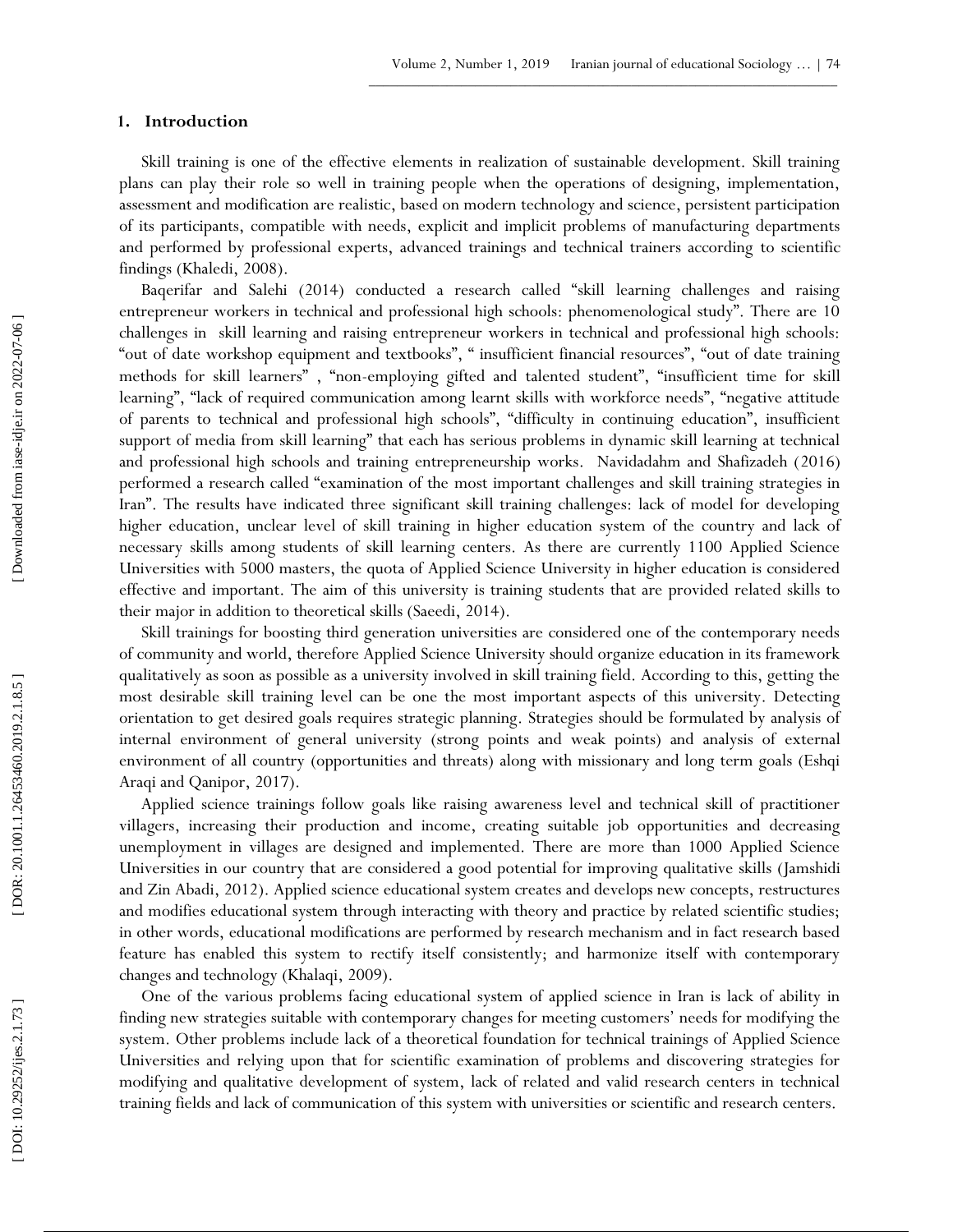Currently, despite development and variety of these trainings, any related or independent and valid research center hasn't established in Iran for doing research about technical trainings of applied science. In addition, there aren't any training field and course about applied science trainings in universities of Iran so by which the study, research and translation of definitions are carried out for students and masters of universities (Barzagaran, 2006).

Along with this, Qavami et al (2012) in a study titled "Observing animation model" fixed pictures and mix model have meaningful effect on motor and balance skill learning. According to the results, observing animation is a suitable patterning method for learning bipod balance skill. They also have suggested that, fixed pictures can be used as complement for animation. Ashtari (2016) examined the effect of spontaneous feedback, summary, range and performance of motor skill learning among students, the results indicated that presenting feedback on a range because of active participation of learner in learning process and increasing motivation of learner for more useful learning are among other kinds of feedback. Simbar et al (2017) conducted a research titled "Improving motor skills of teenagers based on skill based training". The results indicated that skill based trainings place the student in real working conditions and are effective in improving their motor skills. Schloffel et al (2017) conducted a research titling" teacher's skill based training in the form of mixed learning". Results indicated that using combined training skills is effective in training skill based trainers. Martini et al (2015) conducted a research titled "perception of psychology students of skill based learning by university homework". The results indicated that among students, as the homework are based on practical aspect and skill, in fact they have pragmatic usage in life, and as the practice is more real, the students will appreciate it better. Therefore, according to the significance of subject of skill trainings in general university and the role of these trainings in the future of the country, and regarding few studies about how to teach skills to learners, this study tries to answer this question that if the motor skill training affect improving assembly ability of students in Applied Science University? become method that pysoming motivalent in the internal pattern for internal pattern for internal pattern for internal pattern for internal pattern for internal pattern for internal pattern for internal pattern for internal

## **2. Methodology**

The present paper has practical goal and descriptive research data gathering method. Also in this research, the grounded theory was used as presenting pattern. The most important data gathering methods in this research, in addition to library studies, theoretical foundations and research literature of subject matter, were detected by interviewing with masters and experts in skill training and graduates if related majors to assembly industry along with effective factors on motor skills training (assembly). On the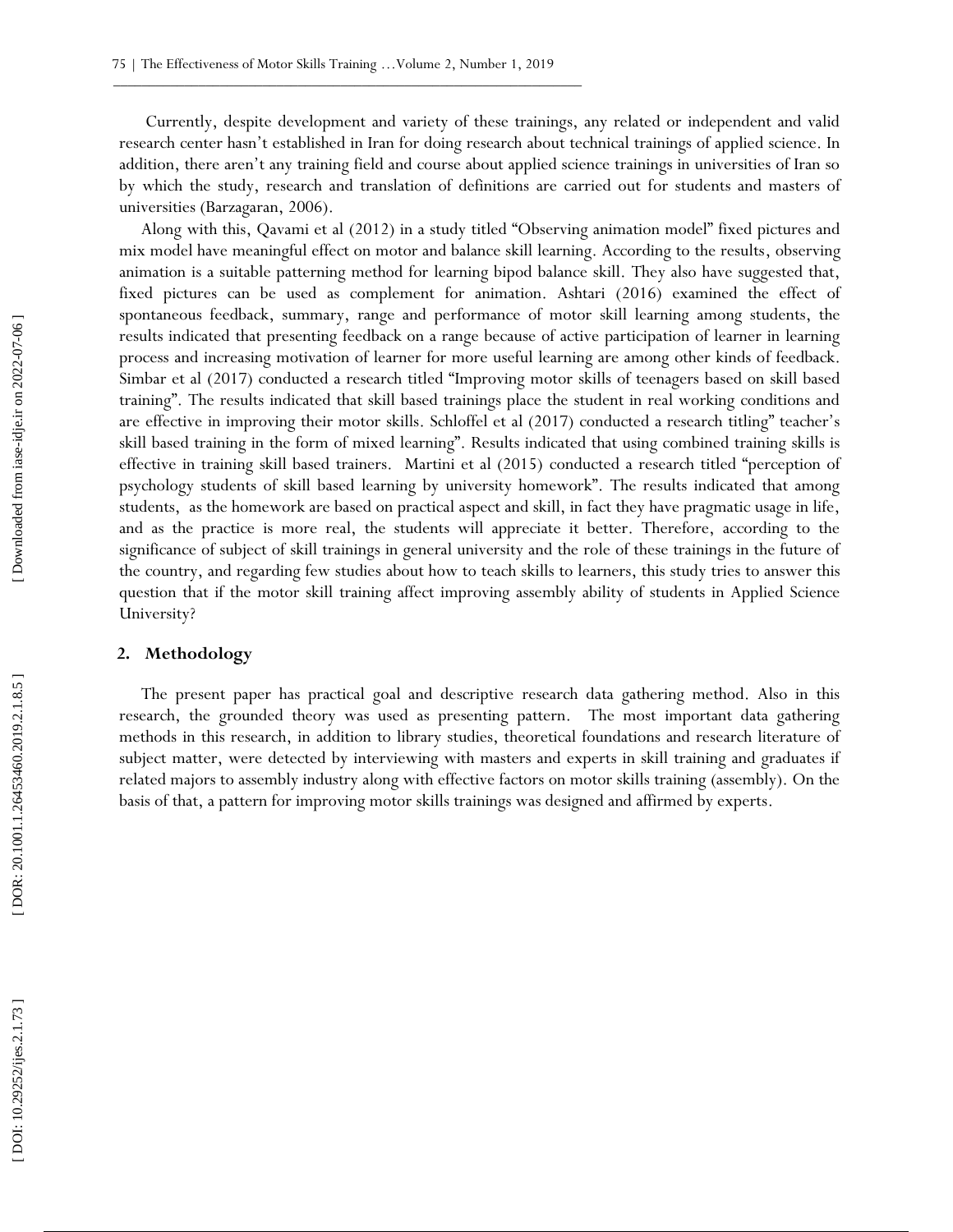

**Figure1.** Pattern of Improvement in Motor Skills Training

Then, effectiveness test of method and principles of organizing motor skills training category, the training protocol is as following according to presented strategies. Preparation by presentation, presenting pre -requisites with guide book and diagram, easy form using modern technologies, time of classes for various practices, practice of different versions of a work and descriptive -external feedback of students using pre -test method, then the educational protocol was designed and the test/post -test prescription with control group and random assigning were performed. The research population was all students of Applied Science University (subset of motor skill industry) of Tehran in 2017. Using non -random sampling method at hand 60 students were chosen that 30 of them were in experiment group with higher scores in workshop courses and 30 of them were in control group randomly replaced with higher scores. The experiment group was trained by pord and pegboard assembly with proposed pattern for 9 sessions and control group was waited in the list. In this research, the assembly class of Applied Science University of Damavand for implementing pattern was considered. As one of the interfering factors of the pattern is the gifted students, in control group those students were chosen that had obtained higher scores in workshop courses during previous term. Another affective factor on pattern was experienced masters that for teaching experiment group the professional workshop masters with more than 10 years training experience were used. It should be noted that professional masters of Applied Science University had more than 10 years training experience. After the first week of training "Perio Pegboard assembly", at first the pre -test of Perio Pegboard assembly was taken from both groups and the results were recorded. Then after 8 weeks of performing pattern on students of control group, once again both groups took Perdio Pegboard assembly test. Research gathering data tool was the Perdio Pegboard placing test. The goal of this test was measuring agility of one hand, two hands and agility of fingers. Perdio Pegboard in 1940s was used for and agility test for personal selection. In addition to this usage, Perdio Pegboard placing test for neurological measurement, helping focusing on defects and brain impairments has been used. This board has two equal **Examples of the complete state of the complete state of the complete state of the complete state of the complete state of the complete state of the complete state of the complete state of the complete state of the complet**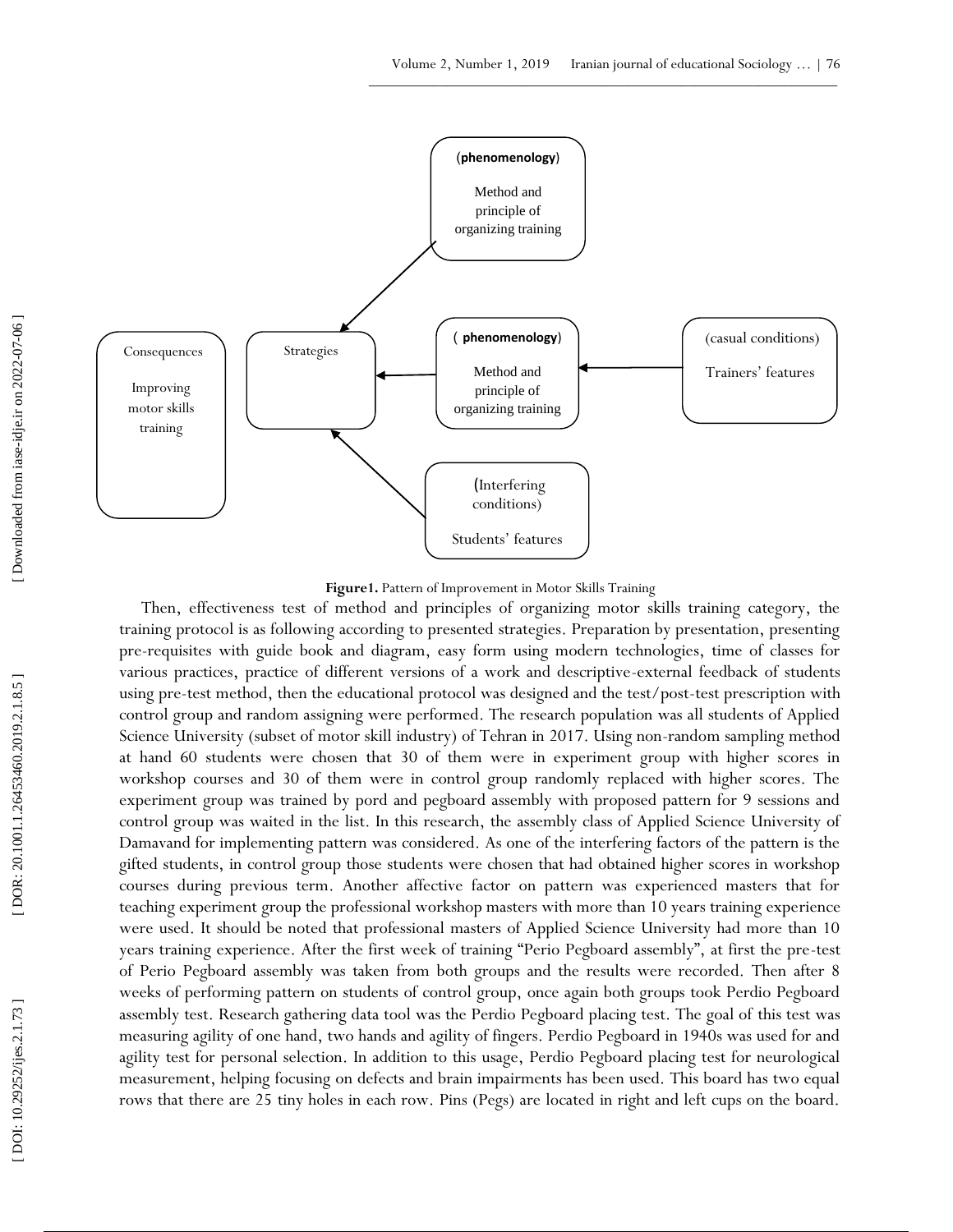Rings and washers have occupied two middle cups. In three preliminary micro tests, the subject puts pins the holes so many as possible in thirty seconds interval at first with dominant hand, then with non dominant hand and finally with both hands.

For right hand test, the subject should place pins in the holes as possible as s/he can and starts this from the right above row. The left hand test uses left hand rows. Then two hands are used for filling rows from top to low. In the fourth micro -test, the subject uses both hands alternatively to make "assemblies" including pins, washers, ring and a washer. The subject should make more assemblies as many possible as s/he can in 1 minute. The tester will gather 5 scores separately from total of test method, one score for each category. 1- Right hand (30 seconds), 2- Left hand (30 seconds), 3- Both hands (30 seconds), 4-Assembly (60 seconds). The total of tests should be summed in order, unless the subject is left -handed, in that case, sets of 1 and 2 are interchanged. At first left hand and then right hand. For ensuring that Perdo placing test is compatible LA fight tool and ordinary test, it was experimented. In this paper following equipment and resources are needed: 1 - Perdo placing test (Model A 32020), test board, pins, rings and washers. At least a thirty inch experiment table is required.

Note: the subject should sit on the chair during test. A chronometer or a watch with second showing screen is required. For each test part, some scores are extracted. The micro test scores of placing pin (peg) include the number of pins inserted in the time interval for both hands. The score for the conditions of both hands include the total number of pair inserted pins. The assembly score is assigned to the number of inserted parts. La fight tool factory has produced an application for scoring Perdo Placing board usable for iOS and Android. This application is used in all test process steps by standardization of implementation using simple test collections with optional reading instructions, creating organizational software and following individual data and helps the tester. In this paper, the application was used for extracting test results. Data analysis was performed for questionnaire data by 23SPSS software in descriptive (average and standard deviation) and deductive including test presuppositions of covariance analysis (Lewin Test and MBOX) and finally covariance analysis was performed in meaningful level 0.05.

## **3. Findings**

In this section, statistical description of data is presented, and then probable difference of groups in variable in different steps of measurement is examined.

| Variable          | <b>Factors</b>    | Pre-test           | Post-test | Post test |  |  |
|-------------------|-------------------|--------------------|-----------|-----------|--|--|
|                   | Statistical index | Average            | 15.06     | 17.93     |  |  |
| Dominant hand     | Experimental      | Standard deviation | 1.90      | 2.52      |  |  |
|                   | group             | Average            | 14.60     | 14.73     |  |  |
|                   | Control group     | Standard deviation | 1.95      | 2.91      |  |  |
|                   | Statistical index | Average            | 14.13     | 16.80     |  |  |
| Non-dominant hand | Experimental      | Standard deviation | 3.73      | 3.52      |  |  |
|                   | Group             | Average            | 13.73     | 13.06     |  |  |
|                   | Control group     | Standard deviation | 3.99      | 3.01      |  |  |
|                   | Statistical index | Average            | 13.80     | 14.73     |  |  |
| Both hands        | Experimental      | Standard deviation | 2.33      | 2.73      |  |  |
|                   | Group             | Average            | 13.80     | 13.20     |  |  |
|                   | Control group     | Standard deviation | 1.85      | 2.33      |  |  |
|                   | Statistical index | Average            | 42.20     | 47.73     |  |  |
| Assembly          | Experimental      | Standard deviation | 3.11      | 4.026     |  |  |
|                   | Group             | Average            | 41.80     | 45.00     |  |  |
|                   | Control group     | Standard deviation | 3.77      | 4.74      |  |  |

**Table 1.** Descriptive information of finger agility by measuring step of groups

As it can be seen, the average of experiment group in post -test step, relative to pre -test has been increased. According to the results in table (1), we can describe motor skill training pattern can increase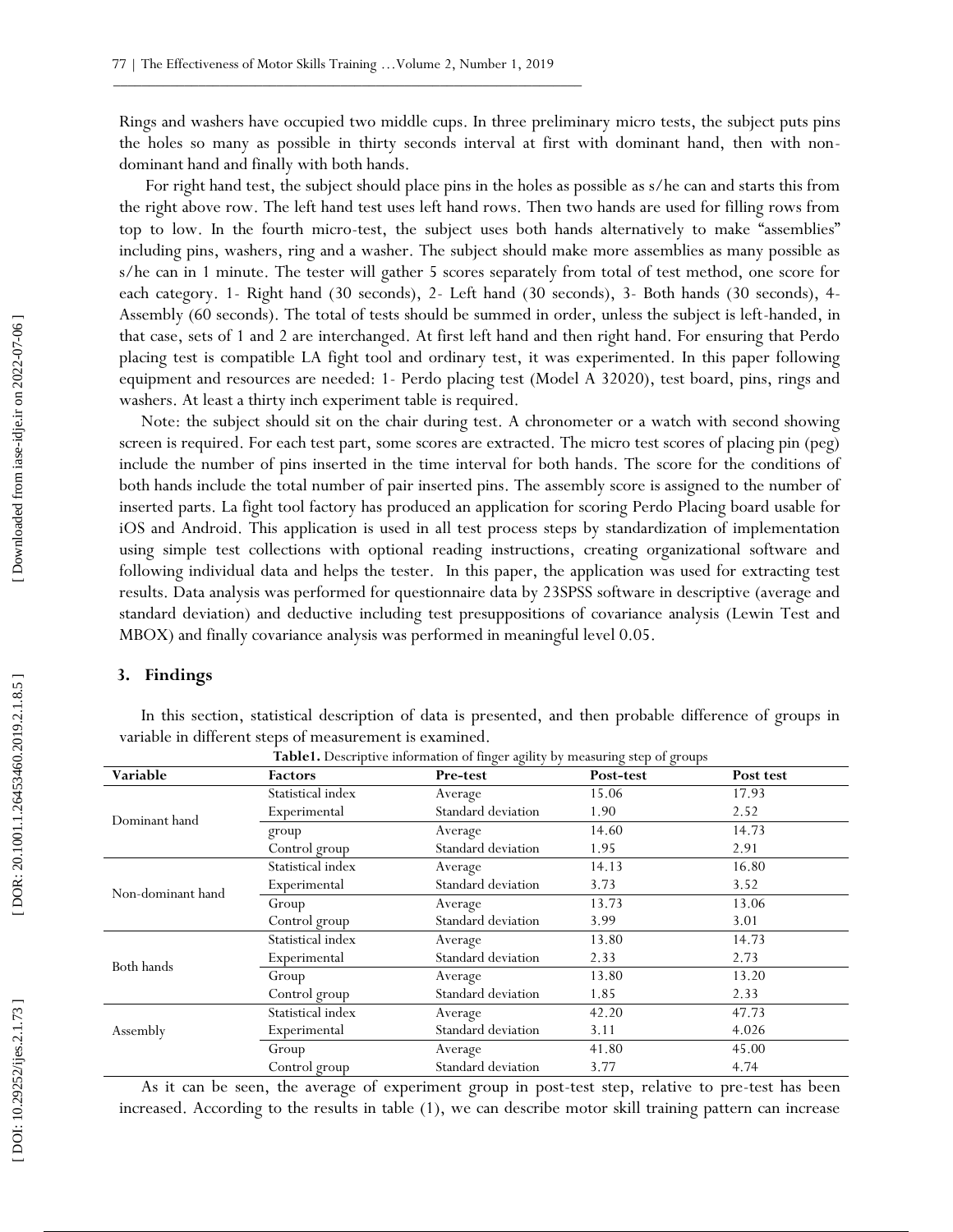agility elements in dominant hand, non -dominant hand, both hands and also assembly category among students. In this section, we present and examine the obtained results from motor skills training pattern in pre -test and post -test step of both experiment and control group. On the basis of this, at first statistical presuppositions required for implementing covariance analysis were examined. At the end, deductive statistical method "covariance analysis" was used for analysis of research hypotheses. For examining this proposition, Lewin test was used that its results have been mentioned in table 2.

| $-0.11$ $-0.000$ $-0.01$ $-0.000$ |  |  |                 |      |        |  |  |  |
|-----------------------------------|--|--|-----------------|------|--------|--|--|--|
| Statistical index/scale Df1       |  |  | Df <sub>2</sub> |      | Sig    |  |  |  |
| Dominant hand                     |  |  | 29              | 2.55 | $-121$ |  |  |  |
| Non-dominant hand                 |  |  | 29              | -58  | .451   |  |  |  |
| Both hands                        |  |  | 29              | -274 | -211   |  |  |  |
| Assembly                          |  |  | 29              | 274  | 605    |  |  |  |

**Table 2 .** F Lewin test for examining variance homogeneity in control and experiment groups

As it can be observed, the proposition of equal variances for all variables is correct ( $p$  $>$ 0.05). The standard method for evaluating equality of covariance matrixes is M Box Test in which meaninglessness lower than 0.05 is considered unequal or heterogeneous index.

| <b>Table3.</b> M box Test |                                            |  |  |  |  |  |
|---------------------------|--------------------------------------------|--|--|--|--|--|
| Index                     | Covariance of dimensions of finger agility |  |  |  |  |  |
| 18.589                    | M box                                      |  |  |  |  |  |
| 1.568                     | F                                          |  |  |  |  |  |
| 10                        | Df1                                        |  |  |  |  |  |
| 3748.207                  | DF <sup>2</sup>                            |  |  |  |  |  |
| .110                      | $Si\sigma$                                 |  |  |  |  |  |

As it can be observed, the proposition for equal covariance matrixes is correct  $(p>0.05)$ . Regarding total mentioned presuppositions, we can see that data of this research can access mono variable and multi variable covariance analysis and we can place the difference between two groups in dependent variables. In the following table, covariance analysis test of multi variable for testing research hypotheses has been presented.

|                                | <b>Test</b>                                          |       |      | Df         | Df    |      | Iota        |
|--------------------------------|------------------------------------------------------|-------|------|------------|-------|------|-------------|
|                                |                                                      | Value | - F  | hypothesis | error | Sig  | Coefficient |
| Statistical index              | The effect of Pillay                                 | .53   | 6.11 | 4.00       | 21.00 | .002 | .53         |
|                                | Lambda Willox, hoteling<br>effect, the greatest root | .46   | 6.11 | 4.00       | 21.00 | .002 | .53         |
| The difference of two groups   |                                                      | .16   | 6.11 | 4.00       | 21.00 | .002 | .53         |
| by controlling pre-test effect |                                                      | l.16  | 6.11 | 4.00       | 21.00 | .002 | .53         |

**Table 4.** Multi variable covariance analysis of scores of dimensions of finger agility in two groups

The results of table 4 show that after removing the pre -test effect by multivariable covariance analysis, there was one meaningful effect for the pattern of motor skills training as "independent variable". This effect indicates that there was at least one meaningful difference in finger agility category between student trained with motor skills training pattern with control group students (Lambda Will  $ax = .46$ ,  $p < 0.05$ ).

| <b>Table5.</b> One-way covariance analysis test in the context of multi variance covariance analysis |  |  |  |  |
|------------------------------------------------------------------------------------------------------|--|--|--|--|
|------------------------------------------------------------------------------------------------------|--|--|--|--|

| Statistical index of<br>variables | Change<br>resource | <b>SS</b> | Df | <b>MS</b> | F    | Meaningful<br>Level | Iota<br>coefficient |
|-----------------------------------|--------------------|-----------|----|-----------|------|---------------------|---------------------|
| Dominant hand                     | Group              | 46.69     |    | 46.69     | 7.80 | .008                | .245                |
|                                   | Error              | 143.65    | 28 | 5.98      |      |                     |                     |
| Non dominant hand                 | Group              | 57.16     |    | 57.16     | 7.26 | .012                | .207                |
|                                   | Error              | 218.91    | 28 | 9.12      |      |                     |                     |
| both hands                        | Group              | 23.55'    |    | 23.55     | 7.49 | .011                | .213                |
|                                   | Error              | 87.01     | 28 | 3.62      |      |                     |                     |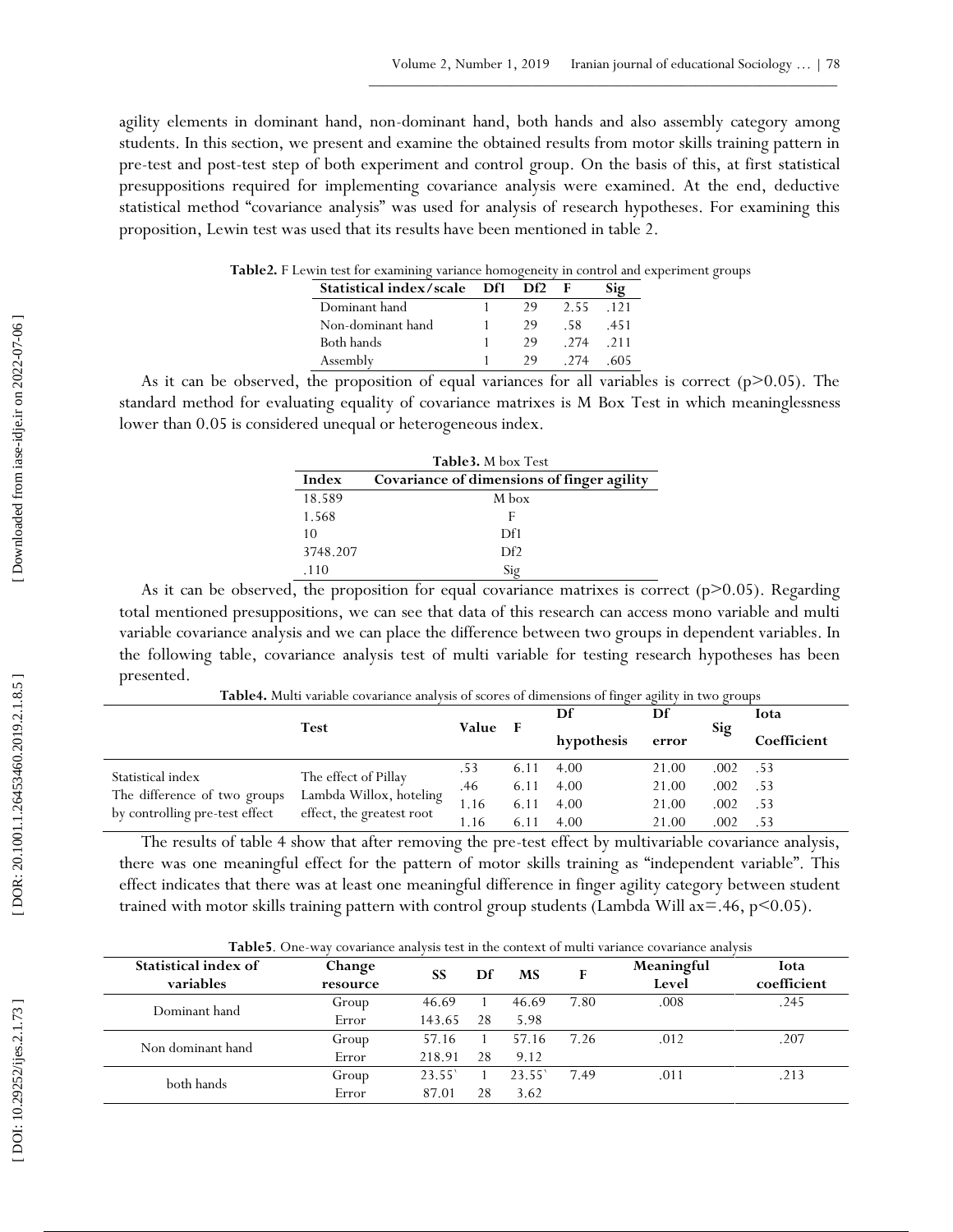| $\alpha$ $\alpha$ and | rrour      | $\overline{1}$<br>$\overline{4}$<br>≺∠ |          | $\overline{a}$<br>-34<br>. | $\overline{\phantom{0}}$<br>.84 | 000 | 420 |
|-----------------------|------------|----------------------------------------|----------|----------------------------|---------------------------------|-----|-----|
|                       | -<br>Error | 190.07                                 | າວ<br>20 | 7.90<br>.                  |                                 |     |     |

The results of table 5 show that by removing the effect of pre -test variable, the research theory is confirmed by which there is a meaningful difference among variables of agility in dominant hand, non dominant hand, both hands and also assembly category of students of experiment group related to control group. According to results of table 5, it is observed that obtained meaningful level for agility in dominant hand, non -dominant hand, both hands and also assembly category in comparison with meaningful level was obtained 0/013 from Benferroni modification (division of meaningful level 0.05 on 4 dependent variables) is smaller. Therefore, according to the obtained averages it can be said that by 95 percent ensuring of agility in dominant hand, non -dominant hand, both hands and also assembly category in experiment group has increased related to control group. It should be noted that the most effect level is related to assembly category.

### **4. Discussion**

The present study was carried out by the goal of effectiveness of proposed pattern, motor skills training on improving assembly ability of students of Applied Science University. The results indicated that motor skills training pattern can increase the agility of dominant, non -dominant and both hands and also experiment group assembly in relation to control group. the results of the current research are compatible with findings of Baqeri and Salehi (2014), Navidadahm and Shafizadeh (2016), Simbar et al (2017), Schluffel et al (2017) and Martini et al (2015). Qaroon and Entezari (2012) conducted a study titled "Position of motor skills trainings in developing knowledge -based economy."

This research is review and its results have been presented in three layers of skill training and its position was introduced in developing knowledge economy: the first layer is the set of great competencies and its different definitions are required for success at workplace and they have been detected by skills in literature and country reports.

The second layer is technical skills common in all jobs included in one cluster or industrial section and the third layer is special, unique and technical skills of an industry that relative to other two layers is exposed to changes of demand and market fluctuations. The results of research by Irvani and Marjani (2015) also indicated that motor skills training can increase the skill level of students. According to results, individual are not provided with the same level of personalities and capabilities. They even differ in simple and normal behaviors, but the difference of their abilities in performing simple tasks are so slight and sometimes negligible. While their ability in complex and hard skills are so clear. So for choosing suitable people for specific jobs, their abilities should be measured and choose a job for each person than can do it or has the potential to do it. It means that we ensure that after taking an educational course, s/he can do his/her task desirably. In addition to cognitive abilities, other skills are effective in work behavior. As these factors are more objective, many papers are proposed about their relationship with work outputs. These skills either presented in relation to physical manipulation of objects in the environment or by appreciating their technical relations or power in using our senses. Generally speaking, these talents include sense and motor capabilities of a person and help us in performing motor activities and perceiving motivations. "Motor ability are related to manual works and technical activities and are evident in two forms: one of them is mechanical intelligence and the other is psycho -motor. Among sense abilities we can name multiple senses usually proposed in feelings and conceptual discussions" (baqeri and Salehi, 2016). In motor skill training, the error rate of the person decreases, the subject perceives the error well and recognizes suitable solutions. Although in this stage there are even errors, but motor functions become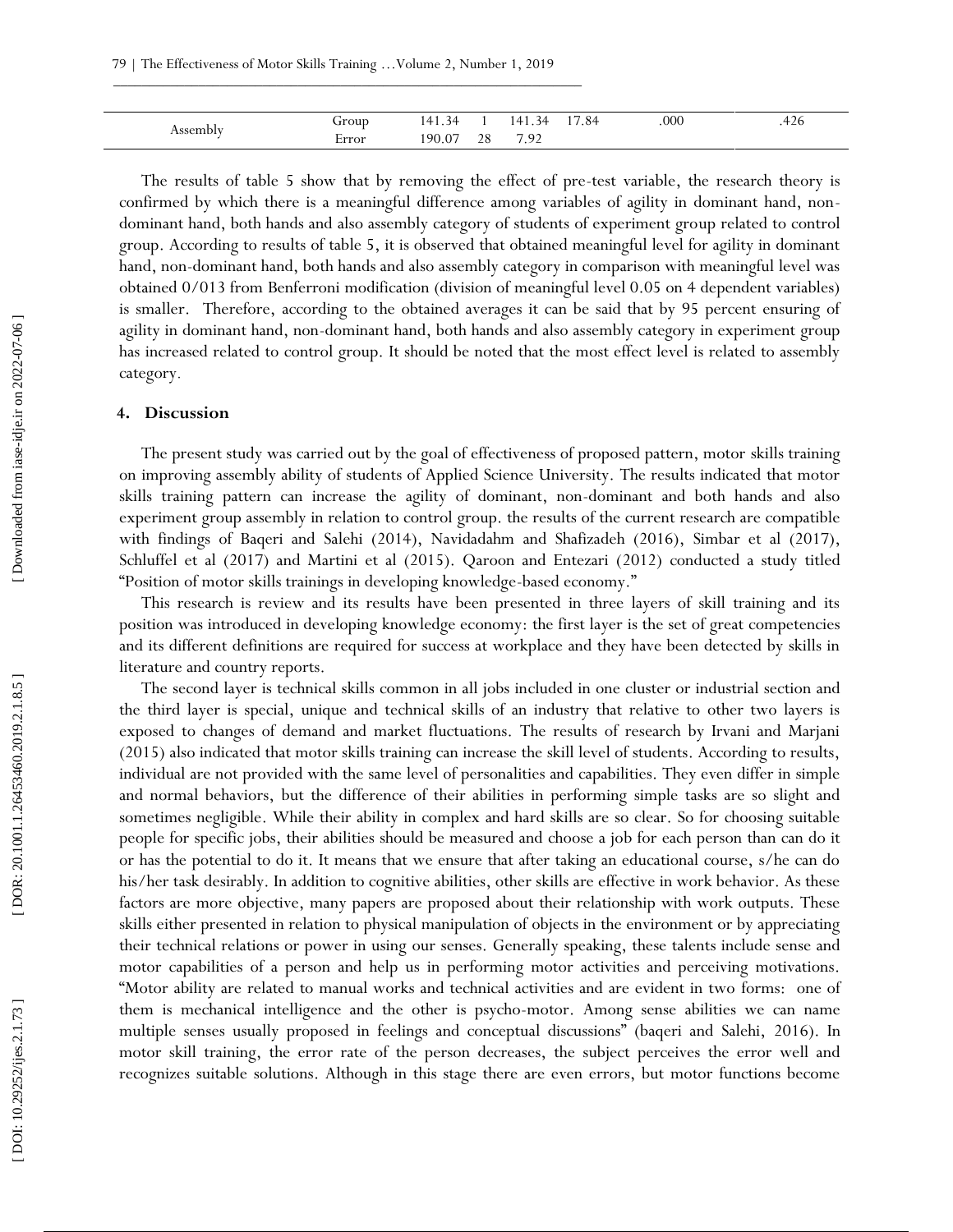monotone and the subject depending on conditional occasions can modify the motor pattern. Higher motor efficiency increases energy cost.

Development in function in this step is slower than previous one, so duration of this step is more than verbal -recognition step and depending on the task, it may last some weeks or months Owens (2016) in his research focused on the significance of delicate motor skills in developing learning and considering motor skills for supporting and helping learning and these skills can be effective in raising learners' learning. Motor learning is usually along with developing ability to do a skill or increase information about the skill. So, the subject of skill learning in this changeable world is very important and we try to fill the deep blanks between developed and developing countries; in order to fill this gap, we should raise our knowledge level to face with advanced and developed communities in the future. Among the limitations of this paper, is restriction in generalizing results to the desired community, though we can generalize the results to students of Applied Science University available as a community, however, we should be careful in generalizing the results in other societies. The limitation in random selecting and assigning of subjects in this research was another restriction. In this paper it wasn't possible to randomly choose the students or randomly assign them in groups, just possible to assign them in control and experiment groups.so it is to take with attenuous and the veloped communitey, the country of the counter of the country of the country. [ Doing the space of the country of the country of the country of the country. [ DOISE Students of Applied Stude